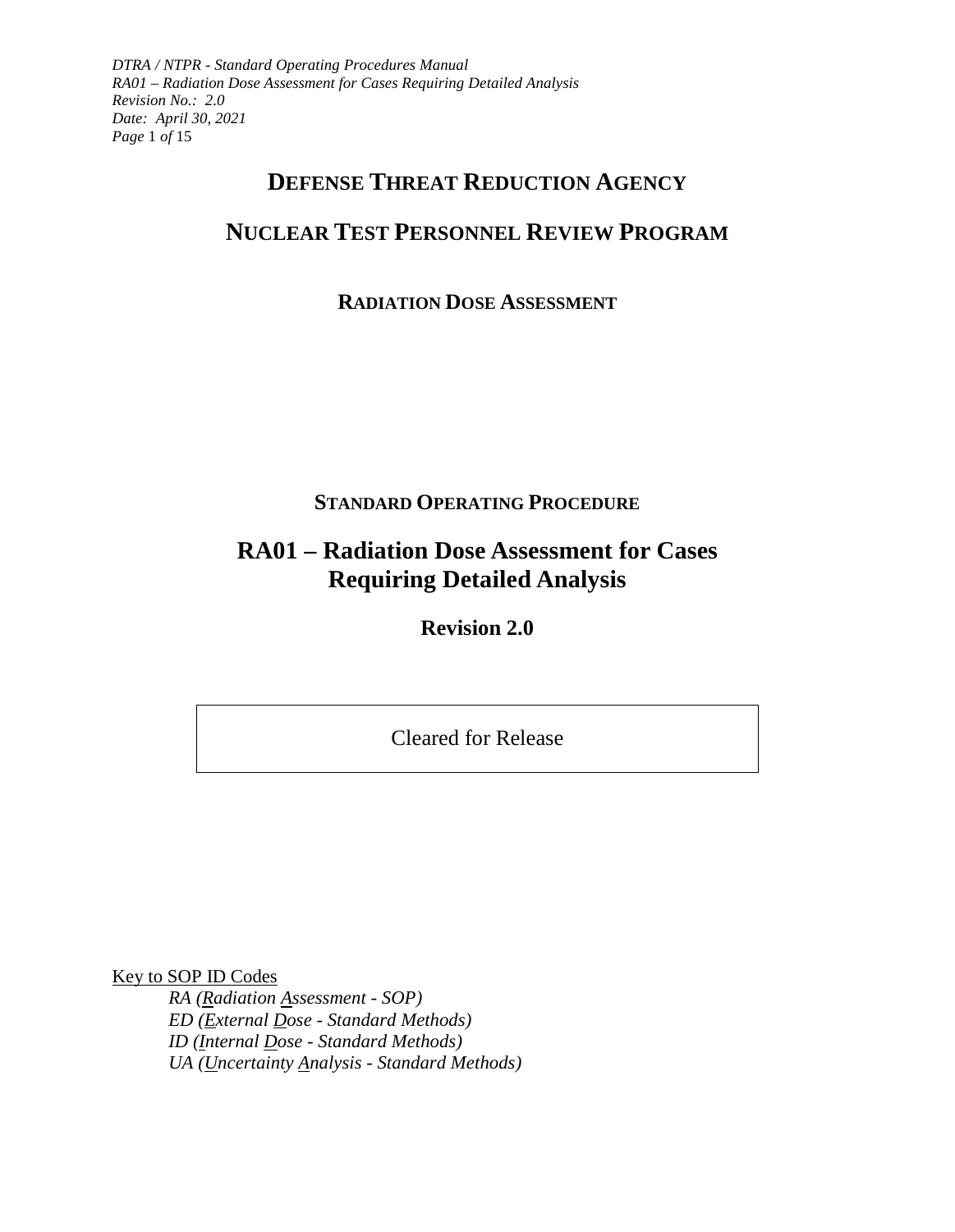*DTRA / NTPR - Standard Operating Procedures Manual RA01 – Radiation Dose Assessment for Cases Requiring Detailed Analysis Revision No.: 2.0 Date: April 30, 2021 Page* 2 *of* 15

| <b>Revision Control</b> |                                                                                                                                                                                                                                                                                                                                                                                                                                                                                                                                                                                                                                      |                      |                           |  |  |  |  |
|-------------------------|--------------------------------------------------------------------------------------------------------------------------------------------------------------------------------------------------------------------------------------------------------------------------------------------------------------------------------------------------------------------------------------------------------------------------------------------------------------------------------------------------------------------------------------------------------------------------------------------------------------------------------------|----------------------|---------------------------|--|--|--|--|
| Revision                | <b>Revision Description</b>                                                                                                                                                                                                                                                                                                                                                                                                                                                                                                                                                                                                          | <b>Revision Date</b> | Authorization<br>Official |  |  |  |  |
| 1.0                     | Original                                                                                                                                                                                                                                                                                                                                                                                                                                                                                                                                                                                                                             | 10/31/2007           | Paul K. Blake             |  |  |  |  |
| 1.1                     | - Section 5: Added references to SOP RA04 for preparing RDA<br>reports and calculation worksheets. References to Attachments<br>2 and 3 are revised to refer to SOP RA04.<br>- Section 5.6: Definition of surrogate organ added.<br>- Attachment 1: 'Target Organ Surrogate List' revised and<br>moved to SM ID01.<br>- Attachment 2: 'RDA Quality Assurance Checklist' is removed<br>as it is included by reference as part of RA05.<br>- Attachment 3: 'Model RDA Report' is removed as a<br>standardized RDA Report template is included in SOP RA04.<br>- All references to eye doses are removed.<br>- Minor editorial changes. | 03/31/2008           | Paul K. Blake             |  |  |  |  |
| 1.2                     | - Section 7 – revised to include RDA Report Decision Summary<br>Sheet<br>- Minor editorial changes.                                                                                                                                                                                                                                                                                                                                                                                                                                                                                                                                  | 10/31/2008           | Paul K. Blake             |  |  |  |  |
| 1.3                     | - Changed name to RA01<br>- Added Section 5.4 on determining the uncertainty method;<br>revised references to RAs after deletion of RA01; revised<br>language to address probabilistic uncertainty analyses.<br>- Minor editorial changes                                                                                                                                                                                                                                                                                                                                                                                            | 01/31/2010           | Paul K. Blake             |  |  |  |  |
| 2.0                     | - Updated Sections 3 and 4 to reflect changes in RDA<br>processes.<br>- Added reference in Section 5.6 to SOP RA02 for diseased<br>organs and tissues cross-referenced to the NTPR Standard<br>Organs and the NIOSH-IREP cancer risk models.<br>- Added information on skin dose contributed from internally<br>deposited radionuclides in Section 5.7.<br>- Revised references to the NTPR Policy and Guidance Manual<br>(DTRA, 2007) to citing specific SOPs and SMs.<br>- Updated NTPR Program SOPs.<br>- Minor editorial changes.                                                                                                | 04/30/2021           | James D. Franks           |  |  |  |  |
|                         |                                                                                                                                                                                                                                                                                                                                                                                                                                                                                                                                                                                                                                      |                      |                           |  |  |  |  |
|                         |                                                                                                                                                                                                                                                                                                                                                                                                                                                                                                                                                                                                                                      |                      |                           |  |  |  |  |
|                         |                                                                                                                                                                                                                                                                                                                                                                                                                                                                                                                                                                                                                                      |                      |                           |  |  |  |  |
|                         |                                                                                                                                                                                                                                                                                                                                                                                                                                                                                                                                                                                                                                      |                      |                           |  |  |  |  |
|                         |                                                                                                                                                                                                                                                                                                                                                                                                                                                                                                                                                                                                                                      |                      |                           |  |  |  |  |
|                         |                                                                                                                                                                                                                                                                                                                                                                                                                                                                                                                                                                                                                                      |                      |                           |  |  |  |  |
|                         |                                                                                                                                                                                                                                                                                                                                                                                                                                                                                                                                                                                                                                      |                      |                           |  |  |  |  |
|                         |                                                                                                                                                                                                                                                                                                                                                                                                                                                                                                                                                                                                                                      |                      |                           |  |  |  |  |
|                         |                                                                                                                                                                                                                                                                                                                                                                                                                                                                                                                                                                                                                                      |                      |                           |  |  |  |  |
|                         |                                                                                                                                                                                                                                                                                                                                                                                                                                                                                                                                                                                                                                      |                      |                           |  |  |  |  |
|                         |                                                                                                                                                                                                                                                                                                                                                                                                                                                                                                                                                                                                                                      |                      |                           |  |  |  |  |
|                         |                                                                                                                                                                                                                                                                                                                                                                                                                                                                                                                                                                                                                                      |                      |                           |  |  |  |  |
|                         |                                                                                                                                                                                                                                                                                                                                                                                                                                                                                                                                                                                                                                      |                      |                           |  |  |  |  |
|                         |                                                                                                                                                                                                                                                                                                                                                                                                                                                                                                                                                                                                                                      |                      |                           |  |  |  |  |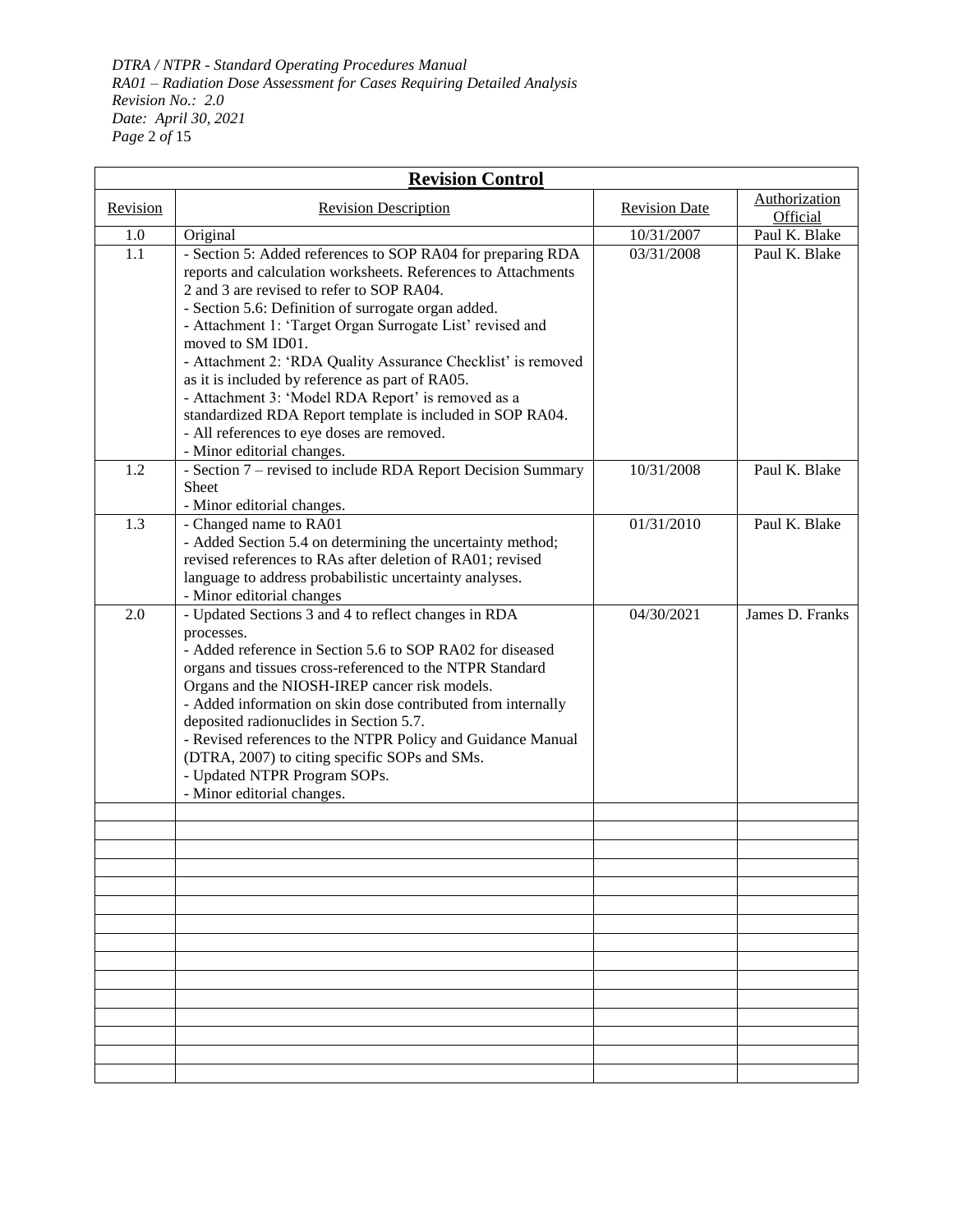DTRA / NTPR - Standard Operating Procedures Manual RA01 - Radiation Dose Assessment for Cases Requiring Detailed Analysis Revision No.: 2.0 Date: April 30, 2021 Page 3 of 15

## **Table of Contents**

<span id="page-2-0"></span>

| 1. |      |                                                                   |  |  |  |
|----|------|-------------------------------------------------------------------|--|--|--|
| 2. |      |                                                                   |  |  |  |
| 3. |      |                                                                   |  |  |  |
| 4. |      |                                                                   |  |  |  |
| 5. |      |                                                                   |  |  |  |
|    | 5.1  |                                                                   |  |  |  |
|    | 5.2  |                                                                   |  |  |  |
|    | 5.3  |                                                                   |  |  |  |
|    | 5.4  |                                                                   |  |  |  |
|    | 5.5  |                                                                   |  |  |  |
|    |      | 5.5.1                                                             |  |  |  |
|    |      | 5.5.2                                                             |  |  |  |
|    |      | 5.5.3                                                             |  |  |  |
|    |      | Calculate Total External Doses and Upper-Bound Doses  10<br>5.5.4 |  |  |  |
|    | 5.6  |                                                                   |  |  |  |
|    | 5.7  |                                                                   |  |  |  |
|    | 5.8  |                                                                   |  |  |  |
|    | 5.9  |                                                                   |  |  |  |
|    | 5.10 |                                                                   |  |  |  |
|    | 5.11 |                                                                   |  |  |  |
|    | 5.12 |                                                                   |  |  |  |
|    | 5.13 |                                                                   |  |  |  |
| 6. |      |                                                                   |  |  |  |
| 7. |      |                                                                   |  |  |  |
|    | 7.1  |                                                                   |  |  |  |
|    | 7.2  |                                                                   |  |  |  |
| 8. |      |                                                                   |  |  |  |
| 9. |      |                                                                   |  |  |  |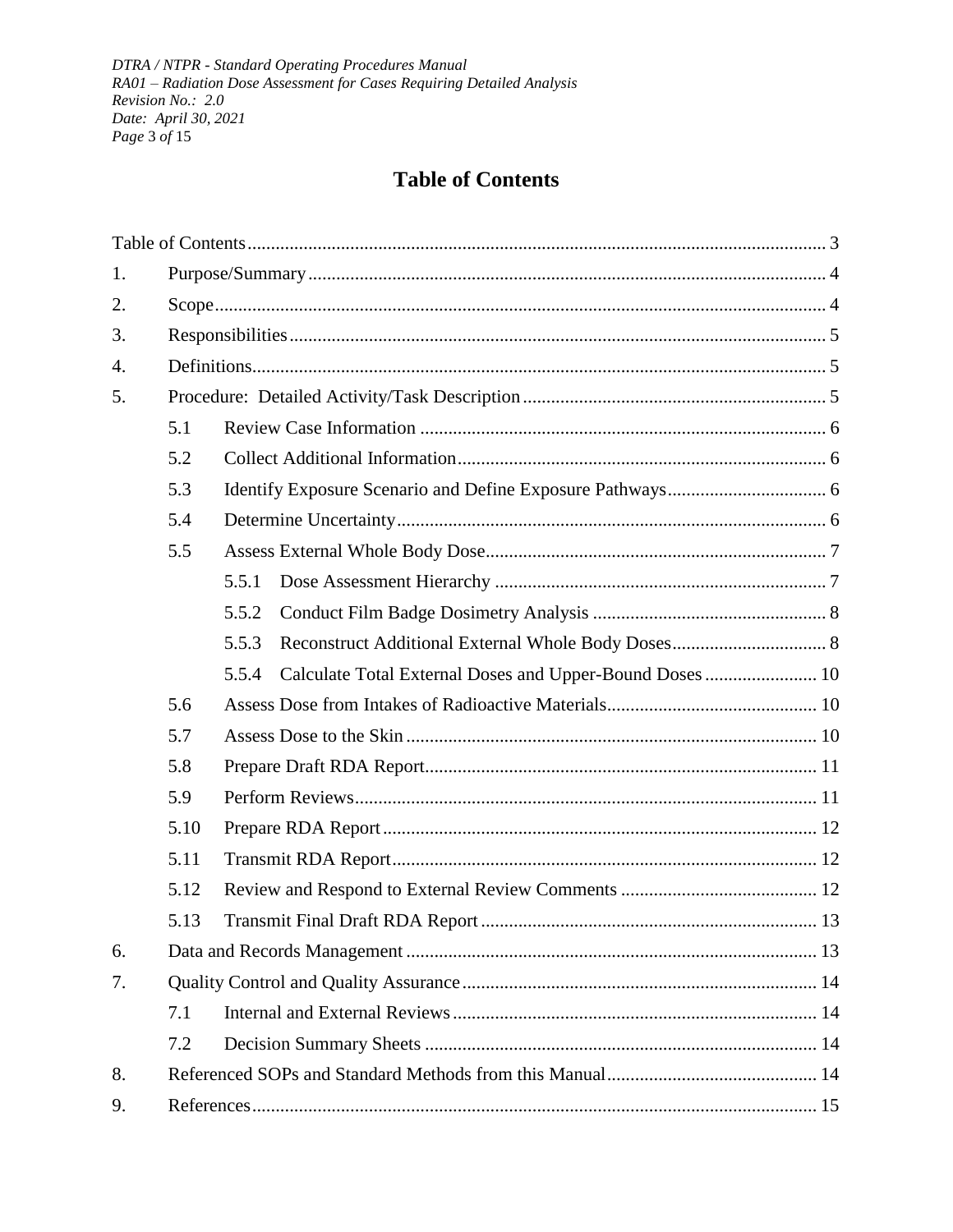*DTRA / NTPR - Standard Operating Procedures Manual RA01 – Radiation Dose Assessment for Cases Requiring Detailed Analysis Revision No.: 2.0 Date: April 30, 2021 Page* 4 *of* 15

## **Standard Operating Procedure**

## **RA01 – Radiation Dose Assessment for Cases Requiring Detailed Analysis**

## <span id="page-3-0"></span>**1. Purpose/Summary**

This standard operating procedure (SOP) provides the detailed activities and tasks required to perform the analysis of radiation dose and prepare a Radiation Dose Assessment (RDA) Report for Nuclear Test Personnel Review (NTPR) Program participants (generally veterans) whose cases require a full RDA. This SOP addresses the evaluation of radiation doses to the whole body, and skin from external exposure, and to internal organs from the intake of radioactive materials by inhalation and ingestion. It provides procedures for determining whether uncertainties are evaluated using fixed factors or by preparing a complete, probabilistic analysis of dose distributions. The procedure requires the adaptation of model dose assessment tools or development of new modules to calculate the radiation doses, along with associated uncertainties, for a range of activities performed by a participant in varied radiation environments. It requires the preparation of calculation worksheets tailored to the specific participant activities and radiation environments, organs considered, and organ location of the case.

This SOP is written for qualified radiation dose analysts who perform the tasks using the Standard Methods (SM) for Radiation Dose Assessment provided in Part II of this manual. Tasks include the modification or development of specific calculation tools, and preparation of tailored RDA Reports. The SOP also outlines quality assurance activities performed by technical and management personnel to assure conformance with procedures and methods, as well as established NTPR policies and guidelines.

## <span id="page-3-1"></span>**2. Scope**

This SOP applies to participant cases that cannot be performed using expedited processing methods (SOP RA02). It employs approved standard methods and documented data that address all aspects of radiation dose calculations to satisfy the requirements of Title 32, Code of Federal Regulations (CFR), Part 218 "*Guidance for the Determination and Reporting of Nuclear Radiation Dose for DoD Participants in the Atmospheric Nuclear Test Program"* (DoD, 2020). Radiation dose assessments provide full consideration of benefit of the doubt throughout the dose preparation process as implemented in response to DTRA guidance for assuring consistency with Department of Veterans Affairs (VA) (38CFR3.102) requirements (VA, 2020), DTRA's *NTPR Program Quality Assurance SOP* (DTRA, 2021), and DTRA's *NTPR Program Support and Management SOP* (DTRA, 2020a).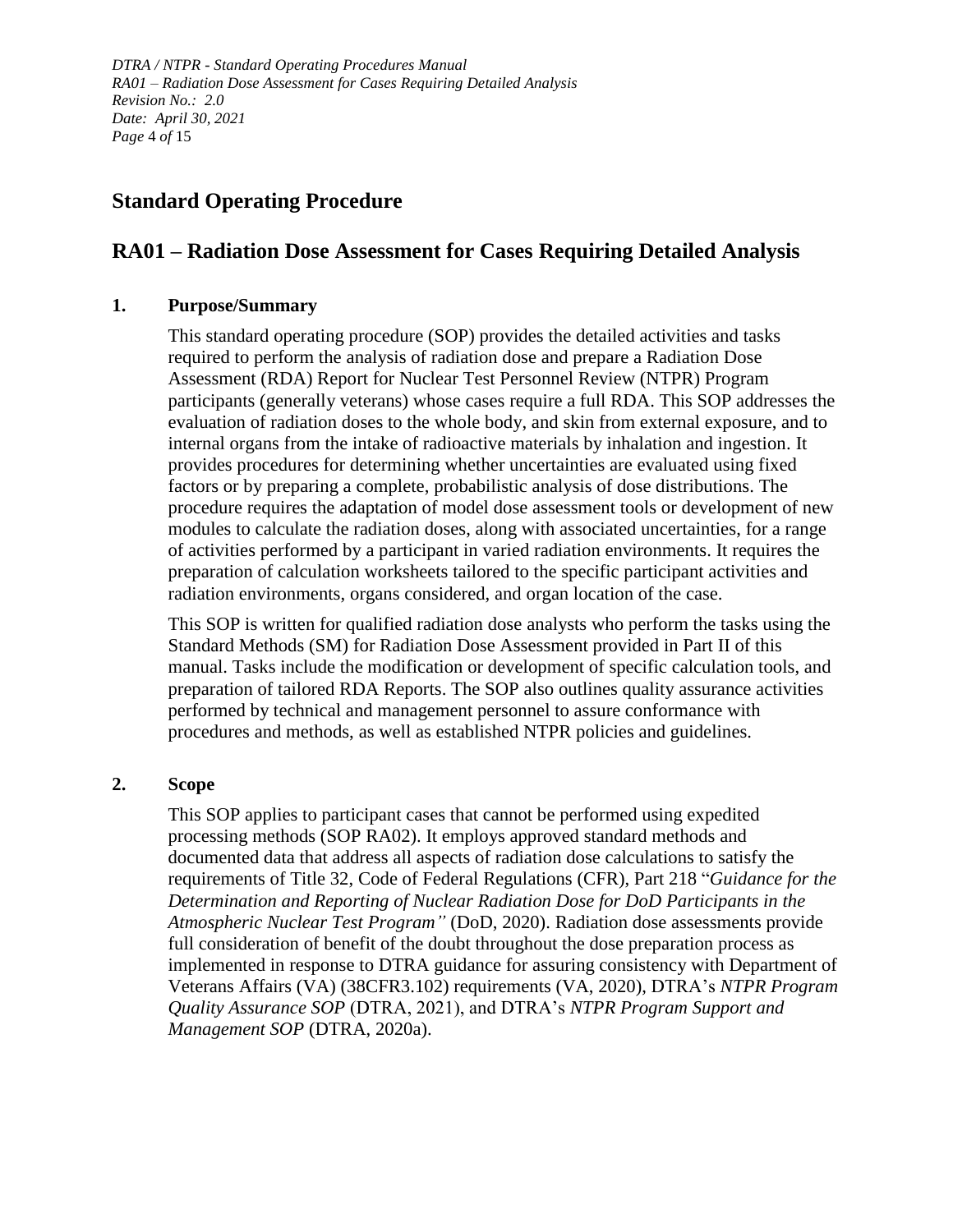*DTRA / NTPR - Standard Operating Procedures Manual RA01 – Radiation Dose Assessment for Cases Requiring Detailed Analysis Revision No.: 2.0 Date: April 30, 2021 Page* 5 *of* 15

#### <span id="page-4-0"></span>**3. Responsibilities**

A qualified radiation dose assessment analyst, or RDA Analyst, performs the majority of tasks required for analyzing the radiation exposure activities, calculating radiation doses, and preparing the RDA Report. Other RDA analyst conduct technical reviews for quality control to assure all exposure scenarios are taken into account and that the dose estimation methods are correctly applied. Another review is performed by a certified health physicist (CHP) to ensure the RDA is conducted according to best health physics practices and the results are sound. Management personnel perform a final review for quality assurance to verify that the RDA is performed in accordance with NTPR SOPs and SMs. Administrative staff assists with information retrieval, case management, and records management.

## <span id="page-4-1"></span>**4. Definitions**

| <b>CHP</b>                | Certified Health Physicist.                                                                                                                                                      |
|---------------------------|----------------------------------------------------------------------------------------------------------------------------------------------------------------------------------|
| <b>Enterprise Manager</b> | NTPR/DTRA Program Manager. The NTPR Enterprise includes<br>the DTRA NTPR Program Office and its contractors and<br>subcontractors.                                               |
| NuTRIS                    | Nuclear Test Research Information System is a veteran cohort<br>search tool and database.                                                                                        |
| SPARE                     | A document with detailed information on an NTPR participant's<br>activity scenario during involvement in the U.S. atmospheric<br>nuclear testing program or occupation of Japan. |

## <span id="page-4-2"></span>**5. Procedure: Detailed Activity/Task Description**

Radiation dose assessment starts with a review of the veteran's returned Scenario of Participation and Radiation Exposure (SPARE), evaluates any comments for possible changes to the scenario, determines the approach to dose uncertainty; and proceeds with dose calculations and preparation of the RDA Report. Doses are based on either recorded film-badge dosimetry or calculated using dose reconstructions methods. Dose estimates determined by dose reconstruction are performed using standardized analytical methods with documented assumptions, radiation intensities, and other calculation parameters.

As stated above, radiation dose assessments provide full consideration of benefit of the doubt throughout the dose estimating process as implemented in response to DTRA guidance for assuring consistency with VA (38CFR3.102) requirements (VA, 2020). To do so, radiation dose analysts consider veteran statements and use them unless the statements involve activities that are not plausible or refuted by documented records. High-sided parameter values and assumptions that maximize the veteran's dose are employed in calculations of dose and uncertainty using fixed factors. For probabilistic analyses, credible estimates of parameter distributions are used. Following are the steps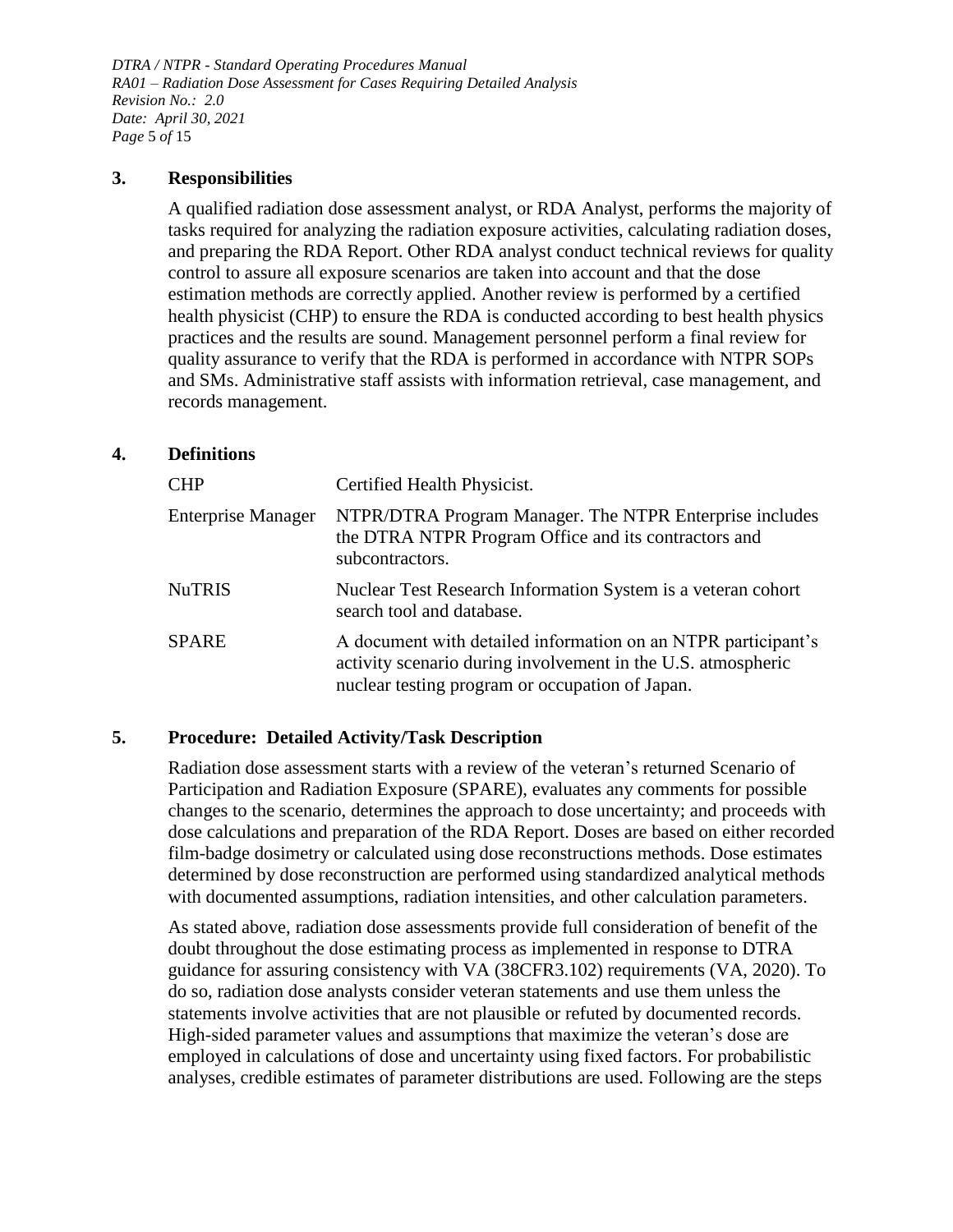*DTRA / NTPR - Standard Operating Procedures Manual RA01 – Radiation Dose Assessment for Cases Requiring Detailed Analysis Revision No.: 2.0 Date: April 30, 2021 Page* 6 *of* 15

> used to carry out a dose assessment and prepare an RDA Report and calculation worksheets according to the standardized templates provided in SOP RA03.

## <span id="page-5-0"></span>**5.1 Review Case Information**

The analyst reviews the returned SPARE for activities contained in the prepared document or added as comments by the veteran. The analyst reviews other case materials, project reports, previous radiation dose assessment reports, if available, and any other available documentation and determines:

- Whether all required information is available to carry out the dose assessment
- Whether any conflicts or inconsistencies continue to exist between the documented record and the veteran's statements
- Whether the scenario is amenable to use of fixed uncertainty factors or a complete probabilistic analysis is indicated. See Section 5.4 below for specifics.

## <span id="page-5-1"></span>**5.2 Collect Additional Information**

If additional information is needed to complete the case or resolve inconsistencies, the analyst:

- Searches available document repositories for the needed information including the Nuclear Test Research Information System (NuTRIS) database
- Requests other references from the NTPR Program library
- Identifies additional queries required of the veteran to be obtained through the program's veteran assistance unit (DTRA, 2020b).

## <span id="page-5-2"></span>**5.3 Identify Exposure Scenario and Define Exposure Pathways**

Radiation exposures are estimated based on scenarios that define the participant's activities in radiation environments applicable to the test operation and shot or shots in which the veteran participated. Radiation exposures are defined in terms of pathways of exposure that involve a source of radiation, a mechanism (pathway) for the radiation to reach the exposed individual, and, for internal dose assessment, a route of entry to the body. Parameters required to calculate the dose are obtained from records if available or are estimated based on reasonable assumptions using the principle of high-sidedness in cases using fixed uncertainty factors or credible distributions for cases using full probabilistic analysis.

#### <span id="page-5-3"></span>**5.4 Determine Uncertainty**

Uncertainty in reconstructed doses is determined using either fixed uncertainty factors provided in Standard Method (SM) UA01 of this manual, or by using analyses based on a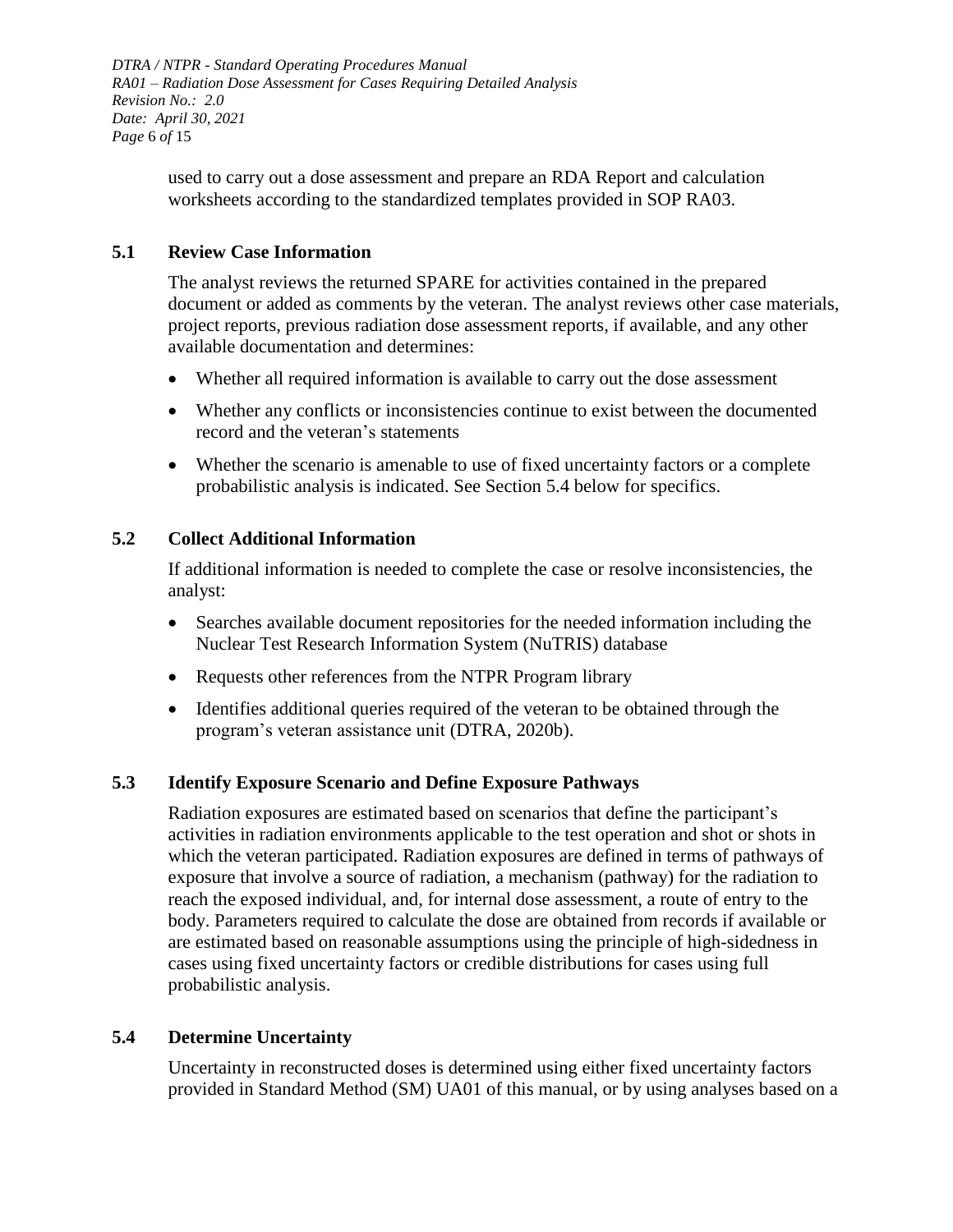*DTRA / NTPR - Standard Operating Procedures Manual RA01 – Radiation Dose Assessment for Cases Requiring Detailed Analysis Revision No.: 2.0 Date: April 30, 2021 Page* 7 *of* 15

> probabilistic approach and Monte Carlo simulations (Weitz et al., 2009). Selection of the method is based on an evaluation, using dose reconstruction experience, of which method is expected to produce a credible upper-bound dose in the most expeditious manner. A credible upper-bound dose is one that is at least greater than the dose that 95 percent of the exposed population would have received. If both methods are expected to produce a credible upper-bound dose, then the fixed uncertainty factors method is preferred because it gets dose information to the VA faster. Conversely, for scenarios where use of fixed uncertainty factors is not expected to produce upper-bound doses that are credible, then the full probabilistic analysis method is selected.

When performing a radiation dose assessment, the analyst reviews the scenario, and radiation environment characteristics to assess the potential for conditions that may not result in a credible upper bound using the fixed uncertainty factors. Such scenarios may involve more complex exposure situations with many uncertain variables or may have historically shown that use of fixed uncertainty factors do not produce credible upper bounds. The analyst may consult with other RDA analysts in reaching a conclusion.

The analyst recommends the uncertainty analysis method to the dose reconstruction contractor's NTPR manager, who presents the recommendations to the DTRA program manager for concurrence. In some case, the DTRA NTPR program manager may direct that the probabilistic analysis method be used without consideration of the use of fixed uncertainty factors.

#### <span id="page-6-0"></span>**5.5 Assess External Whole Body Dose**

External whole body dose represents the most common type of radiation exposure because the activities and location of atomic veterans with respect to detonations and resulting contamination made external exposure the most common source of exposure. Records of radiation intensity (exposure rate) measurements and personnel dosimetry are available and reliable for many of the atmospheric test operations.

#### <span id="page-6-1"></span>**5.5.1 Dose Assessment Hierarchy**

Dose reconstruction regulations for the NTPR Program participants specify that radiation doses should be determined using the following hierarchy of methods:

- Dosimetry results for the individual, normally from film badge records
- Dosimetry results for members of a cohort such as a group of individuals who performed the same activities as the veteran of interest and who had potential for radiation exposure
- Reconstructed doses obtained using sound scientific methods and a knowledge of the activities and radiation environments to which the individual was exposed when individual and cohort dosimetry are unavailable.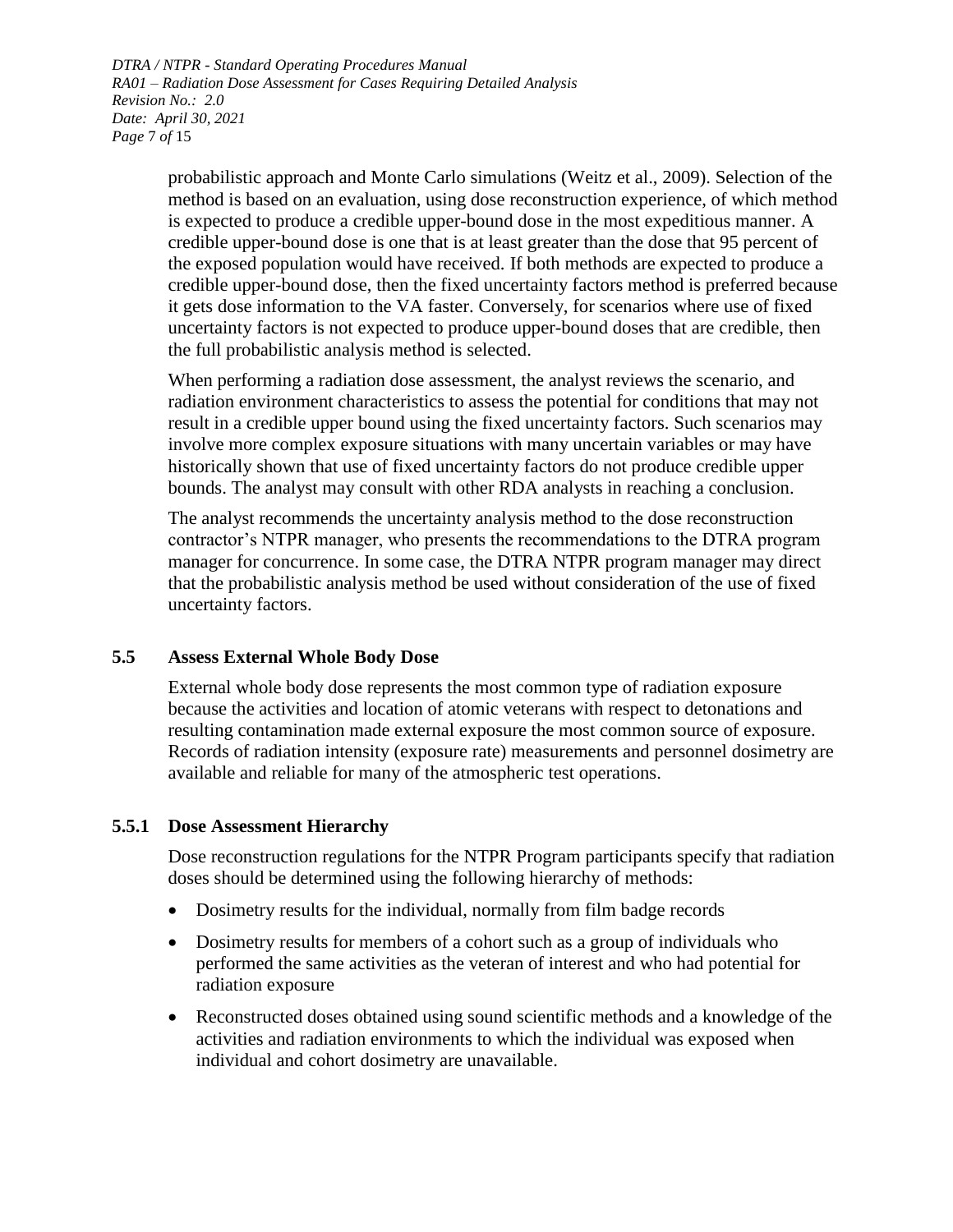*DTRA / NTPR - Standard Operating Procedures Manual RA01 – Radiation Dose Assessment for Cases Requiring Detailed Analysis Revision No.: 2.0 Date: April 30, 2021 Page* 8 *of* 15

### <span id="page-7-0"></span>**5.5.2 Conduct Film Badge Dosimetry Analysis**

If either individual or cohort film dosimetry records are available, the analyst uses SM ED01 to evaluate their reliability and to determine the dose and uncertainty for the time periods covered by the dosimetry and for the radiation types sensed by the dosimeter.

For time periods not covered by film badges or for which dosimetry records are deemed unreliable, radiation doses are estimated using dose reconstruction techniques as described in the following section.

## <span id="page-7-1"></span>**5.5.3 Reconstruct Additional External Whole Body Doses**

The analyst determines time periods during which the individual was not monitored by reliable personnel or cohort dosimetry. Radiation doses for these periods are assessed using reconstruction techniques described in this section.

## **5.5.3.1 Characterize Radiation Environment**

Radiation dose assessments require that the initial radiation and residual radiation environments be properly defined and characterized. These types of radiation are described as follows:

- For the purposes of dose assessment, initial radiation is defined as gamma and neutron radiation emitted within one minute after a nuclear detonation.
- Residual radiation originates from radioactive clouds and fallout generated by a nuclear detonation, radiation from previously detonated shots, induced radiation from initial neutrons, and radioactive debris deposited in water during oceanic tests. Because residual radiation decays, the radiation environment is defined by the radiation intensity (exposure rate) as a function of type and time.

## **5.5.3.2 Identify Significant Exposure Activities**

Based on the review of the returned SPARE combined with information in operational records, the analyst develops the veteran's detailed activities in space and time and considers the following sources of external exposure:

- Initial neutron
- Initial gamma
- Residual gamma.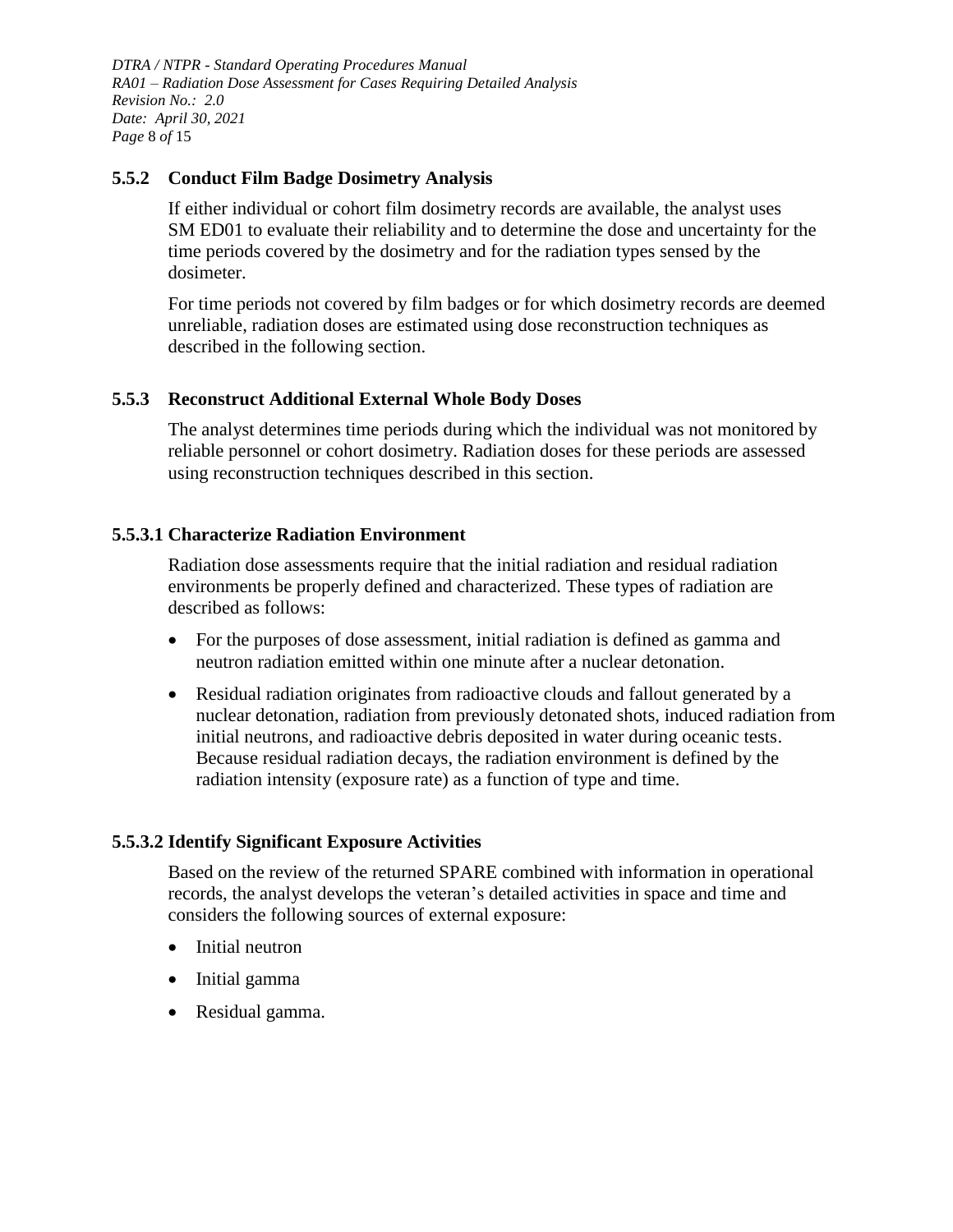*DTRA / NTPR - Standard Operating Procedures Manual RA01 – Radiation Dose Assessment for Cases Requiring Detailed Analysis Revision No.: 2.0 Date: April 30, 2021 Page* 9 *of* 15

#### **5.5.3.3 Develop Assumptions and Input Parameters**

The scenario description in the RDA Report includes statements of all pertinent assumptions required to complete the dose assessment. When details of the components cannot be determined from the SPARE and other documented records, activities must be assumed. Examples of typical assumptions that need to be made or require additional veteran's input include:

- Location of meals and whether meals were eaten outdoors
- The location of individuals within a unit's movement during field maneuvers
- Specific jobs or assignments given to the veteran that were not given to the rest of his unit.

#### **5.5.3.4 Estimate Doses by Reconstruction**

Radiation dose analysts use SM ED02 to reconstruct doses and uncertainties from external radiations, both initial and residual.

Initial radiation doses (neutron and gamma) principally depend on participant positioning at the time of a nuclear detonation. The computer code ATR6 is used to estimate the surface radiation field environment from the radiation source term (Kaul et al., 1992). If troops are located in trenches, calculation tools are used to assess the environment in the trenches and to estimate the initial radiation doses. Thus, the initial gamma and neutron doses are estimated using approved computer codes such as ATR6 based on distance and posture of the troops during exposure to initial radiation.

Residual radiation results in gamma doses to the whole body including affected skin and internal organs. Residual radiation doses are principally dependent on the movement of troops within fallout or neutron activation fields in the shot areas or from the deposition of fallout on islands, ships, and lagoon waters. The movement of troops in the field commonly avoided high intensity radiation fields based on real-time radiation monitoring. The dose associated with every troop movement or activity is estimated and summed to obtain a total dose. The time-dependent radiation intensity (exposure rate) for a given location, such as residence island or ship is usually characterized by a single mean value (typical peak intensity) for measurements taken at the indicated elapsed time in hours after the detonation (H+h) (with a measured or estimated error). The mean intensity is then decay corrected to provide intensity as a function of time, as described in Section 5.2.1 of SM ED02. If measured intensities are not available for a particular location, they may be estimated using measured intensities taken on nearby ships or land areas (See SM ED02).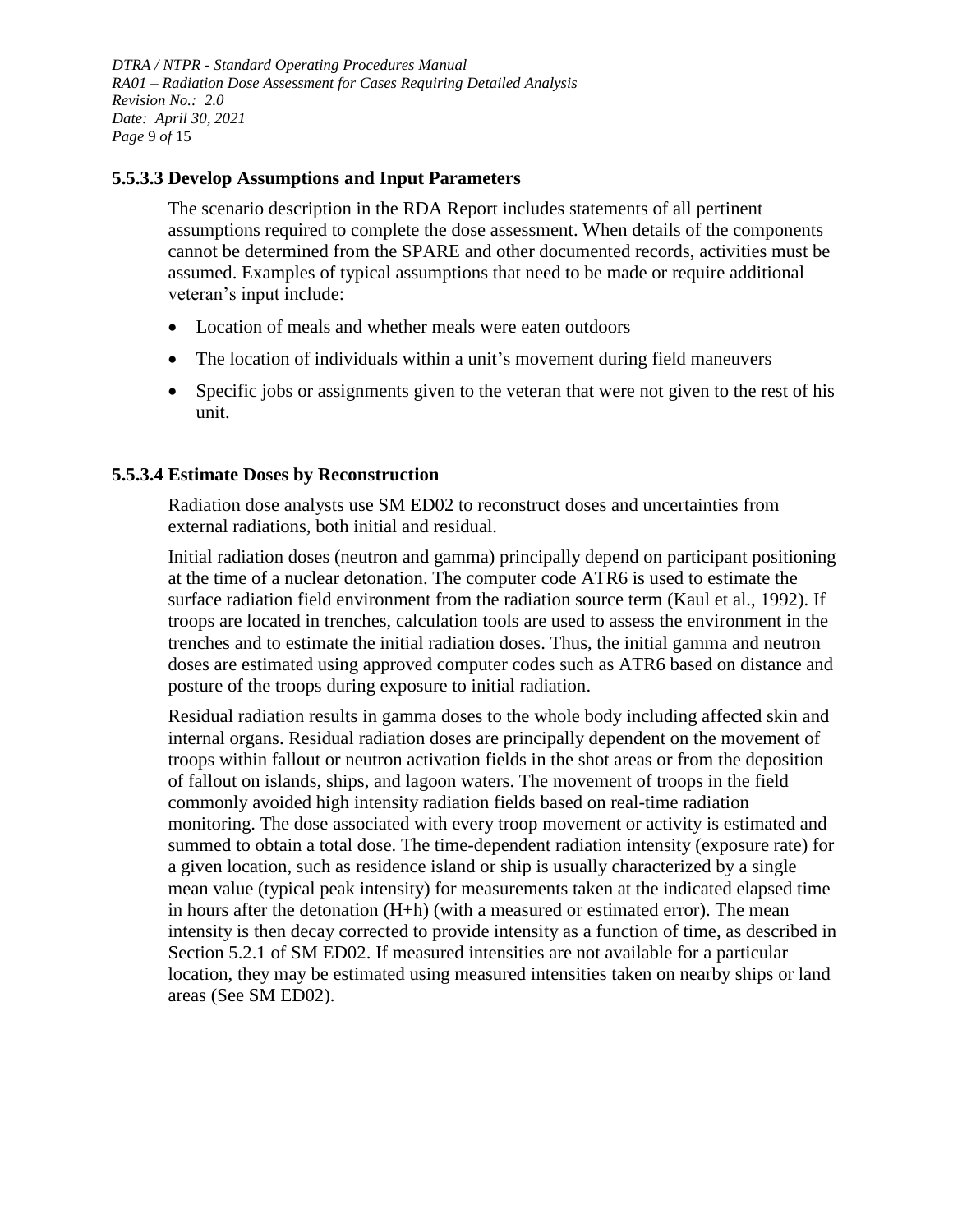*DTRA / NTPR - Standard Operating Procedures Manual RA01 – Radiation Dose Assessment for Cases Requiring Detailed Analysis Revision No.: 2.0 Date: April 30, 2021 Page* 10 *of* 15

### <span id="page-9-0"></span>**5.5.4 Calculate Total External Doses and Upper-Bound Doses**

Once doses from film badges and for various exposure scenarios are determined, the analyst calculates the total external doses from neutron and gamma radiation sources. The analyst then estimates the upper-bound doses using SM UA01.

#### <span id="page-9-1"></span>**5.6 Assess Dose from Intakes of Radioactive Materials**

For internally deposited radioactive materials, the analyst estimates dose from internal exposure pathways. The following pathways are considered:

- Inhalation of descending fallout
- Inhalation of suspended or resuspended radionuclides
- Inhalation of radionuclides in an atmospheric cloud
- Ingestion of radionuclides
- Absorption of radionuclides through skin or open wounds.

The analyst reviews the request for a dose assessment and determines the internal organs of interest. If dose conversion factors are not available for an organ of interest, a surrogate organ is substituted in the dose assessment. A surrogate organ is similar to the organ of interest with respect to its biokinetic modeling (see SM ID01 for a list of surrogate organs). In addition, Table Att 2-1 of SOP RA02 lists diseased organs and tissues cross-referenced to the NTPR Standard Organs used in FIIDOS internal dose calculations (see SM ID01) and the cancer risk models of NIOSH-IREP (NIOSH, 2002). Using SM ID01, the analyst calculates committed equivalent dose for each internal organ or surrogate separately for alpha particles, and for beta particles plus gamma rays for each pathway. The analyst then estimates each organ's total doses for all pathways and determines upper-bound doses using the methods described in SM UA01.

#### <span id="page-9-2"></span>**5.7 Assess Dose to the Skin**

Based on the review of the returned SPARE combined with information in the operational records, the analyst develops the participant's detailed activities in space and time and considers the following sources of external exposure to the skin:

- Residual beta and gamma activity on contaminated surfaces
- Descending and resuspended radioactive materials deposited on the skin.

Skin doses are composed of gamma and beta doses. Gamma doses are those estimated for the whole body as described above. Beta doses to the skin are calculated based on the following factors: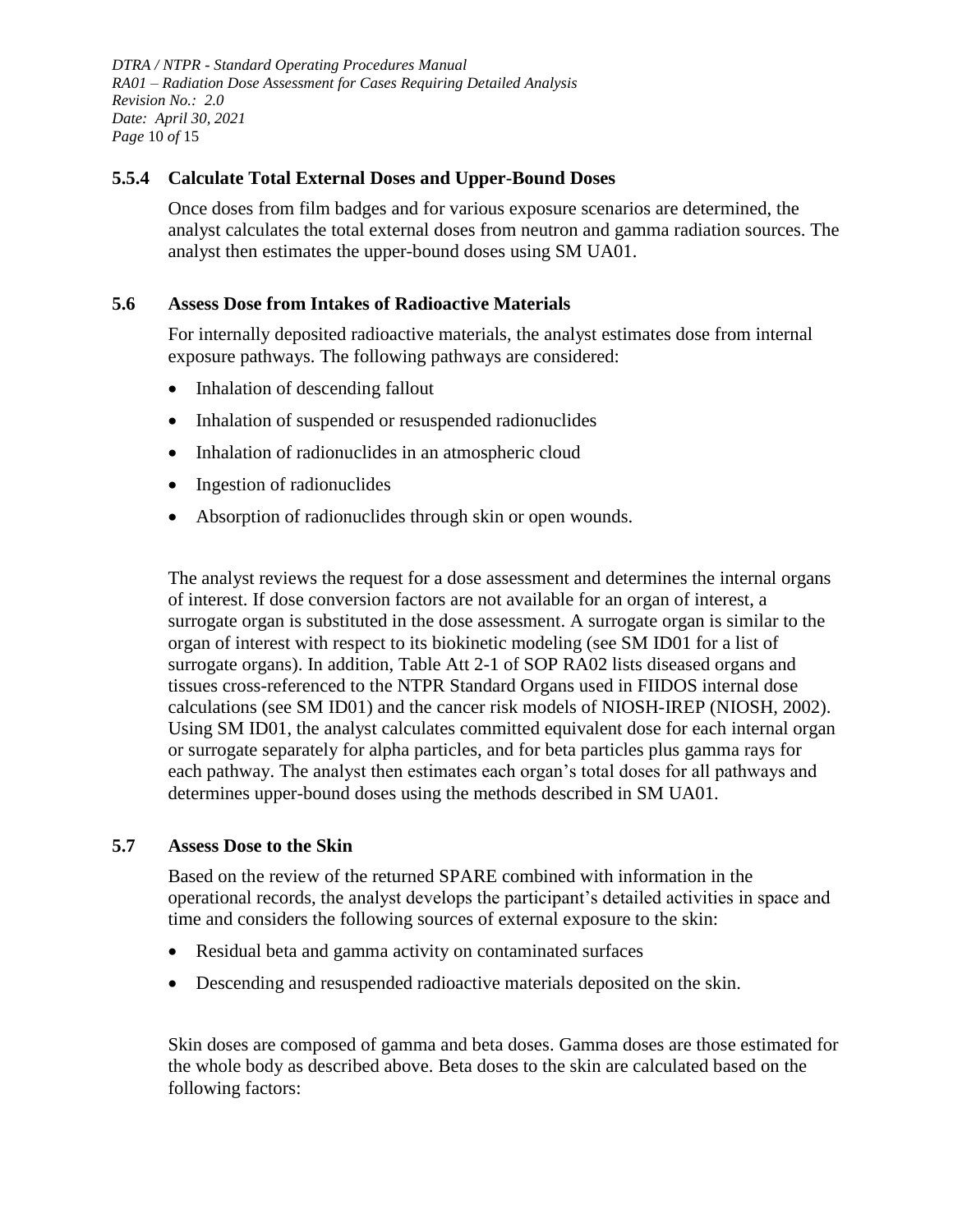*DTRA / NTPR - Standard Operating Procedures Manual RA01 – Radiation Dose Assessment for Cases Requiring Detailed Analysis Revision No.: 2.0 Date: April 30, 2021 Page* 11 *of* 15

- Characterization of the external gamma environment and whole body gamma dose.
- Beta-to-gamma dose ratios, which are time-dependent
- $\bullet$  Effect(s) of shielding from beta particle radiation
- Anatomical location(s) where a "beta burn" or skin cancer has been diagnosed by a physician
- Participant postures in a radiation environment, e.g., standing, sitting, working off a high platform, etc.
- Source geometry and scale
- Contribution to dermal contamination by direct contact to the skin from deposition of descending fallout or resuspended materials.

Once all assumptions and parameters are gathered from available documentation and the returned SPARE, including veteran's input and comments, the analyst calculates the beta doses and the total beta-plus-gamma doses from each exposure type and for each affected skin location. The analyst uses SM ED03 to calculate the dose for direct exposure to surface-deposited radioactivity and SM ED04 for dose resulting from contaminants deposited on the skin.

Once radiation doses are estimated for each skin exposure pathway, the analyst calculates the combined total dose for each identified skin location. The analyst then estimates the upper-bound doses using SM UA01.

Notice that internal dose from contaminants that were inhaled or ingested by the veteran during his participation in atmospheric nuclear weapon testing contributed less than one percent to his total skin dose (Raine et al., 2007).

## <span id="page-10-0"></span>**5.8 Prepare Draft RDA Report**

Once all dose calculations are completed using worksheets prepared according to SOP RA03, the analyst drafts an RDA Report that contains all dose results and pertinent scenario information and assumptions. A detailed description of how to prepare RDA Reports and a standardized template is provided in SOP RA03.

## <span id="page-10-1"></span>**5.9 Perform Reviews**

The analyst submits the draft RDA Report and dose calculations to another qualified radiation dose analyst for technical review as described in SOP RA04.

The analyst revises the draft RDA Report and dose calculations to address comments from the technical review, and then submits the revised draft RDA Report and dose calculations for review by a Certified Health Physicist (CHP) as described in SOP RA04.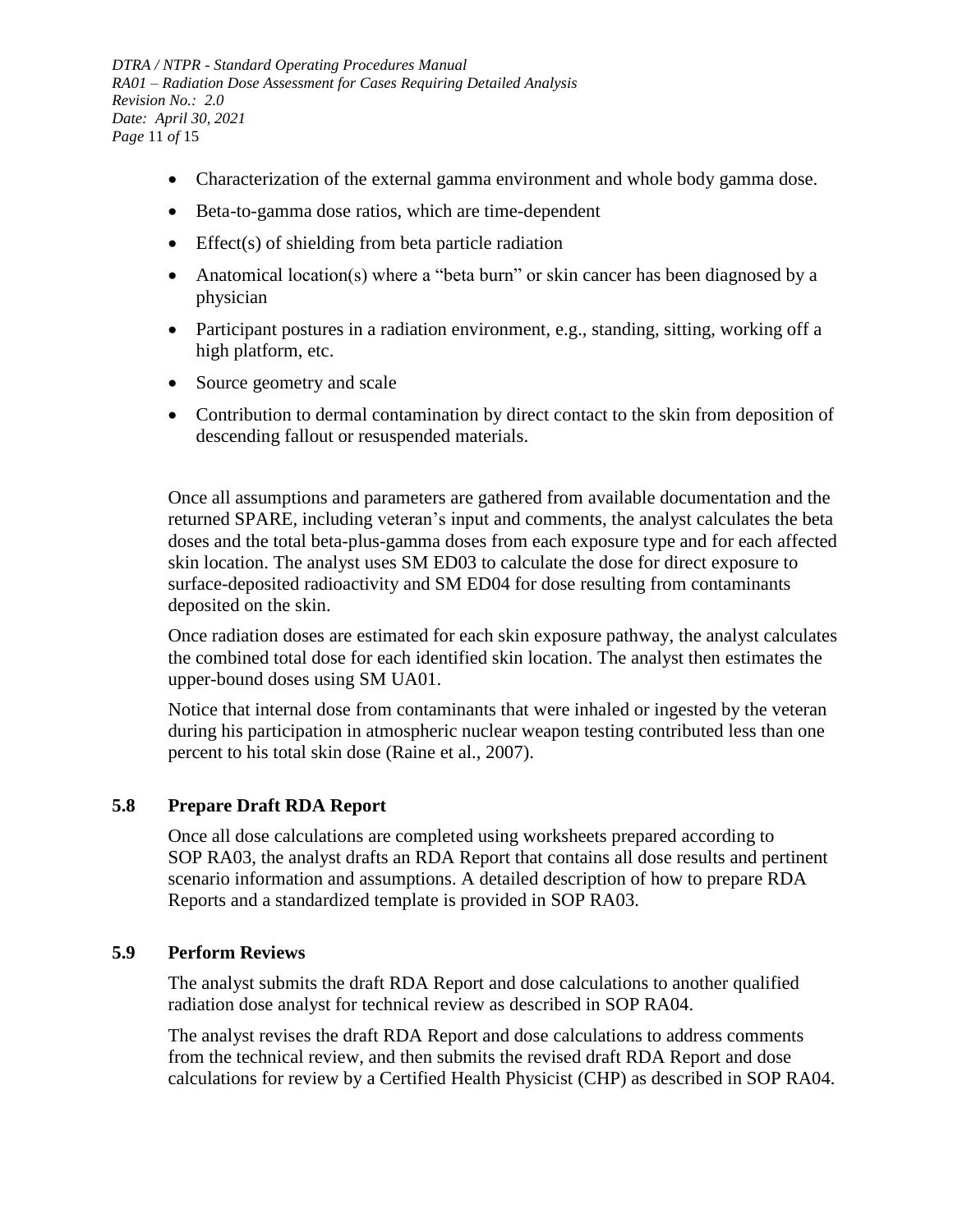*DTRA / NTPR - Standard Operating Procedures Manual RA01 – Radiation Dose Assessment for Cases Requiring Detailed Analysis Revision No.: 2.0 Date: April 30, 2021 Page* 12 *of* 15

> The analyst revises the draft RDA Report and dose calculations to address comments from the review by a CHP, and then submits the revised draft RDA Report and calculations for Management Review as described in SOP RA04.

Each reviewer documents comments and suggested revisions on the draft documents, and records completion of the review on a QA checklist. Reviewed copies are initialed and dated. The responsible analyst retains the reviewed copies at each level as provided in SOP RA04.

## <span id="page-11-0"></span>**5.10 Prepare RDA Report**

The analyst revises the draft RDA Report and dose calculations to address comments from the Management Review, prepares a final RDA Report, and assembles all relevant information for transmittal to the Enterprise Manager.

## <span id="page-11-1"></span>**5.11 Transmit RDA Report**

Once the final RDA Report is completed, Administrative staff personnel perform the following tasks in accordance with NTPR Program Support and Management SOP DTRA (2020a) and NTPR Program Quality Assurance SOP DTRA (2021):

- Prepare an official electronic version (portable document format (pdf) or an approved equivalent format) of the final RDA Report and supporting dose calculation worksheet(s), and make hardcopy records for filing
- Place electronic documents into the temporary archive pending completion of external reviews
- Transmit documents to the Enterprise Manager. Documents are transmitted electronically but can be transmitted in hardcopy if needed.

## <span id="page-11-2"></span>**5.12 Review and Respond to External Review Comments**

If the final RDA Report is returned from external QA review with comments, complete the remaining steps described in this section. Note that external QA review may approve the RDA Report for submission to DTRA. In such a case, no further actions are required.

External QA review comments on final RDA Reports returned to the dose reconstruction team are categorized as those requiring: a) editorial changes only and forwarding to DTRA, b) resolution of administrative issues such as dates or units and return for review, or c) revision of the RDA Report per comments and resubmission for review. The following actions are taken based on the type of the comments received:

#### **a) Editorial Changes only**

 The case is returned to the analyst who reviews the suggested editorial changes, determines possible impacts on the overall report, and prepares a revised final RDA Report.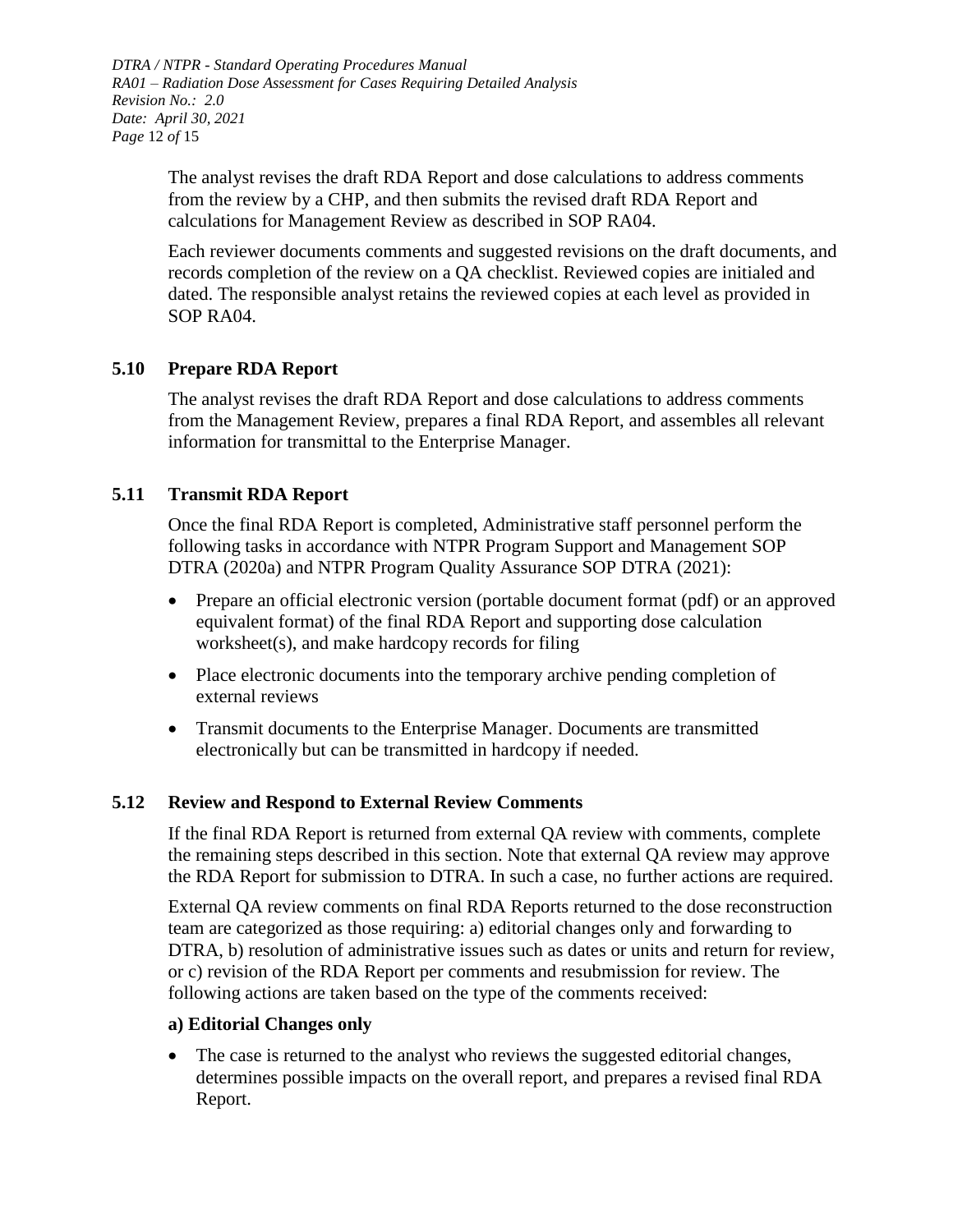*DTRA / NTPR - Standard Operating Procedures Manual RA01 – Radiation Dose Assessment for Cases Requiring Detailed Analysis Revision No.: 2.0 Date: April 30, 2021 Page* 13 *of* 15

- The analyst submits the revised final RDA Report for Management Review.
- If Management Review provides comments, the analyst resolves the comments and submits the final RDA Report for transmittal to the Enterprise Manager.

#### **b) Resolution of Administrative Issues**

- The case is returned to the analyst who reviews the administrative issues, develops resolutions, determines possible impacts on the overall report, and prepares a revised RDA Report.
- The analyst submits the final RDA Report for Management Review.
- If Management Review provides comments, the analyst resolves the comments and submits the final RDA Report for transmittal to the Enterprise Manager.

## **c) Revision of the RDA Report per Comments**

- The case is returned to the analyst who reviews the suggested changes, determines possible impacts on the overall report, and prepares a revised RDA Report.
- The analyst submits the revised RDA Report for Management Review. If substantial revisions in the technical content of the dose calculations are required, management may request a technical review according to SOP RA04.
- If Management Review provides comments, the analyst resolves the comments and submits the final RDA Report for transmittal to the Enterprise Manager.

## <span id="page-12-0"></span>**5.13 Transmit Final Draft RDA Report**

Once the final RDA Report is completed, administrative staff personnel perform the following tasks:

- Prepare an official electronic version (portable document format (pdf) or equivalent approved format) of the RDA Report and supporting dose calculation worksheet(s), if any were required during the revision process.
- Complete transmittal of documents to the Enterprise Manager. Documents can be transmitted in hardcopy if needed.
- Make hardcopy records for filing. File hardcopies in the dose reconstruction contractor's library.

#### <span id="page-12-1"></span>**6. Data and Records Management**

This SOP is used to produce RDA Reports and dose calculation worksheets in electronic form, although paper documents may be used in special circumstances. In addition, other case documents, including the SPARE, data tables, supporting reports, etc., may be used.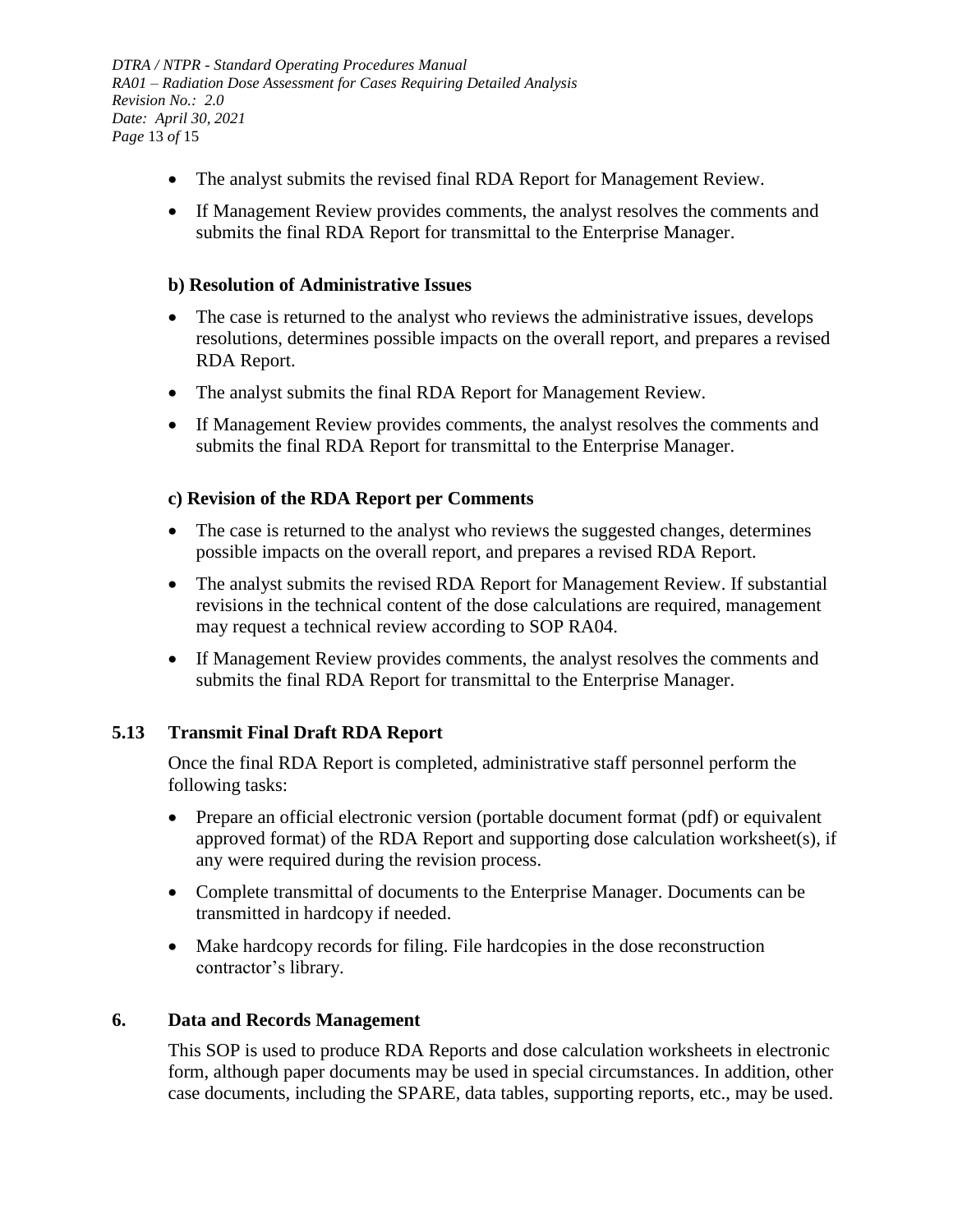*DTRA / NTPR - Standard Operating Procedures Manual RA01 – Radiation Dose Assessment for Cases Requiring Detailed Analysis Revision No.: 2.0 Date: April 30, 2021 Page* 14 *of* 15

> Such documents are assembled into hardcopy case files stored by the dose reconstruction team.

Official copies of the final RDA Report, dose calculations, and supporting information are maintained by the Enterprise Manager.

## <span id="page-13-0"></span>**7. Quality Control and Quality Assurance**

#### <span id="page-13-1"></span>**7.1 Internal and External Reviews**

Quality control checks are built into the calculation tools used in estimating the radiation doses. Additional reviews include those conducted by peer analysts from the dose reconstruction team as described in SOP RA04. Consistency and conformance with policies and guidelines are further assured through management reviews.

Independent external reviews are performed according to the NTPR Program Quality Assurance SOP (DTRA, 2021) and as described in Section 5. The RDA Reports and calculations are revised in response to significant comments from the external review as described in section 5.12. For the purpose of this procedure, external reviews are conducted by qualified analysts who are not part of the dose reconstruction team. Significant comments are those that impact major elements of information provided in the RDA Report, and those that materially affect the dose calculation results in a manner that is not already built into the uncertainty calculations.

#### <span id="page-13-2"></span>**7.2 Decision Summary Sheets**

A Decision Summary Sheet (DSS) system has been implemented and is described in the NTPR Program Quality Assurance SOP (DTRA, 2021). This system documents the critical decisions made for each case to maintain consistency, reproducibility, and comprehensibility of the dose assessment processes. As part of this process, the analyst prepares an RDA Report DSS capturing all important decisions along with the rationale used and assumptions and references needed to reach each decision. The RDA DSS documents dose assessment decisions for a specific case and permits reviewers and auditors to easily evaluate the analyst's rationale and eventually reproduce doses if needed. A standard template of the RDA Report DSS is included in SOP RA03.

#### <span id="page-13-3"></span>**8. Referenced SOPs and Standard Methods from this Manual**

- (1) SOP RA02 Expedited Processing of Radiation Dose Assessments for Atmospheric Nuclear Weapons Testing Veterans
- (2) SOP RA03 Standardized Radiation Dose Assessment Reports and Dose Calculation **Worksheets**
- (3) SOP RA04 Internal RDA Reviews
- (4) SM ED01 Film Badge Dose Assessment